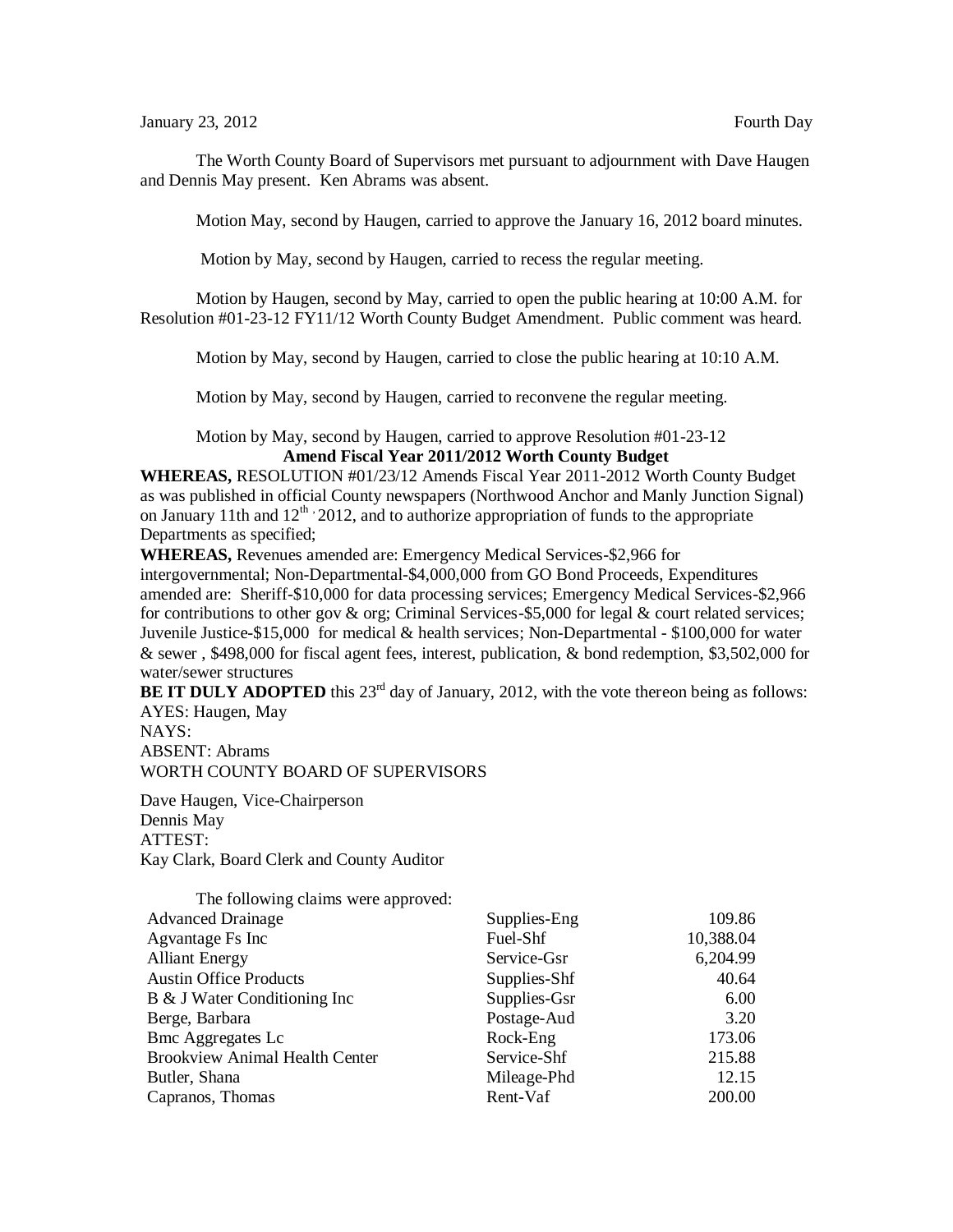| <b>Carquest Auto Parts</b>          | Supplies-Con    | 76.61     |
|-------------------------------------|-----------------|-----------|
| Centurylink                         | Service-Eng     | 1,589.82  |
| Cerro Gordo Co Sheriff              | Service-Csr     | 65.00     |
| City of Fertile                     | Service-Eng     | 1,337.20  |
| City of Grafton                     | Rutf-Eng        | 734.19    |
| City of Hanlontown                  | Rutf-Eng        | 298.47    |
| City of Joice                       | Service-Eng     | 757.59    |
| City of Kensett                     | Rutf-Eng        | 351.37    |
| Clark, Kay                          | Exp-Aud         | 132.21    |
| Community Care Inc                  | Service-Mha     | 378.36    |
| <b>County Case Management</b>       | Service-Mha     | 126.50    |
| <b>Crysteel Truck Equipment</b>     | Parts-Eng       | 450.00    |
| Culligan                            | Supplies-Shf    | 29.00     |
| $D & L$ Equipment                   | Service-Con     | 614.27    |
| Dell Marketing L P                  | Equip-Dap       | 3,576.00  |
| Des Moines Stamp Mfg Co             | Supplies-Aty    | 14.80     |
| Duncan Heights Inc                  | Service-Mha     | 3,076.23  |
| <b>Fallgatter's Market</b>          | Supplies-Phd    | 1,179.17  |
| <b>Floyd County Sheriff</b>         | Service-Csr     | 55.50     |
| <b>Four Oaks Services</b>           | Service-Juv     | 1,399.50  |
| <b>Francis Lauer Youth Services</b> | Service-Jvj     | 886.35    |
| Franklin County Sheriff             | Service-Csr     | 10.20     |
| <b>Grafton Cemetery Association</b> | App-Org         | 180.00    |
| Greve Law Office                    | Rent-Att        | 300.00    |
| Greve, Jeff                         | Mileage-Att     | 46.35     |
| Hancock Co Sheriff                  | Service-Csr     | 38.35     |
| <b>Hancock County Auditor</b>       | Mileage-Aud     | 41.53     |
| <b>Hanlontown Fire Department</b>   | Reimburse-E911  | 1,109.14  |
| Hawkeye Legal Services Inc          | Service-Csr     | 10.00     |
| Healthworks                         | Service-Eng     | 291.00    |
| <b>Heartland Power Coop</b>         | Service-Eng     | 100.11    |
| Hendrikson, Debra                   | Mileage-Hha     | 21.00     |
| <b>Hotsy Equipment</b>              | Supplies-Eng    | 40.62     |
| Huber Supply Co                     | Supplies-Eng    | 98.82     |
| Ia County Recorders Assoc.          | Dues-Rec        | 200.00    |
| Ia Dept of Agriculture              | Edu-Eng         | 15.00     |
| Icap                                | Service-Ins     | 1,936.00  |
| <b>Inventory Trading Company</b>    | Supplies-Shf    | 92.00     |
| Iowa Dept of Human Services         | Service-Mha     | 42,540.92 |
| Iowa Dept of Public Safety          | Fees-Shf        | 1,311.00  |
| Iowa Law Enforcement Academy        | Edu-Shf         | 195.00    |
| <b>Isac</b>                         | Edu-Rec         | 260.00    |
| Isac Group Health                   | Health Ins Prem | 47,063.00 |
| J & J Machining Welding & Fabr      | Supplies-Eng    | 267.35    |
| Joerg, Lowell                       | Reimburse-Gsr   | 10.00     |
| Joe's Collision & Performance       | Service-Shf     | 85.00     |
| Johnson, Hal                        | Rent-Phd        | 940.00    |
| Kuennen, Joseph                     | Exp-Gsr         | 163.05    |
| Lea Mobile Glass Inc                | Service-Eng     | 308.92    |
| Lexisnexis                          | Service-Att     | 134.00    |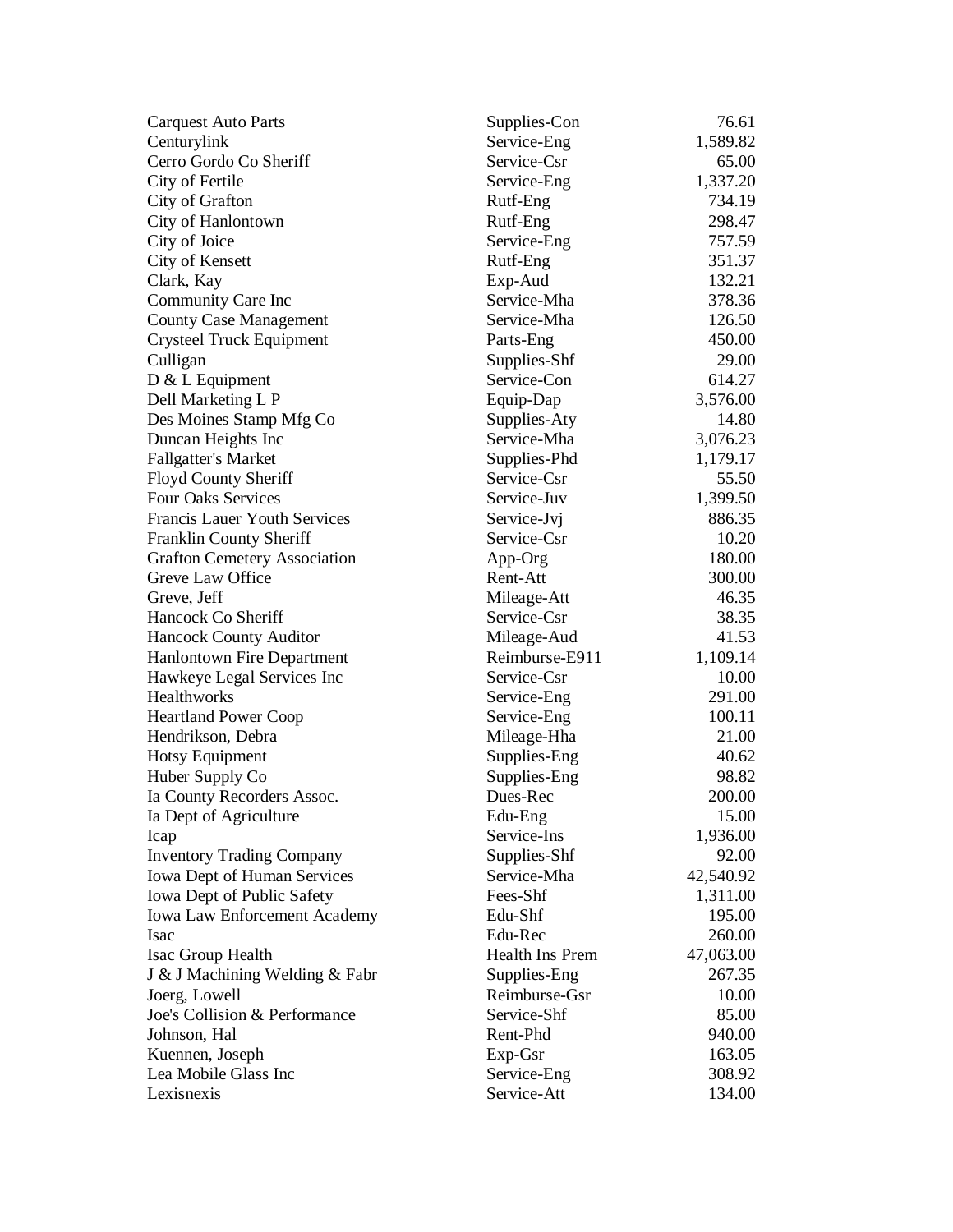| Liberty Square Care Center          | Service-Mha    | 1,979.66  |
|-------------------------------------|----------------|-----------|
| Low's Amoco Bp                      | Fuel-Asr       | 62.33     |
| <b>Manly Junction Signal</b>        | Service-Recy   | 522.63    |
| Mark's Tractor                      | Rental-Eng     | 1,500.00  |
| Marshall & Swift Inc                | Supplies-Gsr   | 328.85    |
| <b>Mason City Business Systems</b>  | Service-Shf    | 97.53     |
| Mediacom                            | Service-Gsr    | 249.95    |
| Melby, Ruth                         | Mileage-Mha    | 43.78     |
| <b>Mental Health Center</b>         | Service-Mha    | 7,772.74  |
| Mercy Medical Center-North Ia       | Service-Phd    | 191.00    |
| Mid-States Organized Crime Inf      | Fee-Shf        | 100.00    |
| Mitchell Co Sheriff                 | Service-Csr    | 16.00     |
| Mitchell County Ema                 | Mileage-Ema    | 208.06    |
| Mueller, Dean A                     | Reimburse-Con  | 40.00     |
| Municipal Cms                       | Service-Dap    | 5,480.00  |
| Myli, Diane                         | Mileage-Phd    | 16.40     |
| <b>Next Generation Technologies</b> | Service-Mha    | 710.49    |
| Niacc                               | Edu-Eng        | 10.00     |
| Niacog                              | Dues-Eng       | 1,670.34  |
| Nive Services Inc                   | Service-Mha    | 1,028.97  |
| North Country Equipment             | Parts-Eng      | 63.71     |
| Northern Iowa Therapy Pc            | Service-Phd    | 630.00    |
| <b>Northland Custom Interiors</b>   | Service-Gsr    | 4,664.79  |
| Northwood Anchor                    | Service-Recy   | 661.15    |
| Northwood Electric Inc              | Service-Gsr    | 465.92    |
| Northwood Lumber                    | Supplies-Con   | 384.42    |
| Northwood True Value                | Supplies-Eng   | 306.55    |
| Paetec                              | Service-Eng    | 12.51     |
| Parmley, Jerry                      | Exp-Vaf        | 39.95     |
| Peopleservice, Inc                  | Service-Wat    | 24,981.00 |
| Pfi                                 | Service-Csr    | 128.00    |
| <b>Pinnacle Quality Insight</b>     | Service-Phd    | 150.00    |
| Pollard                             | Service-Gsr    | 80.00     |
| Prazak, Edie                        | Mileage-Hha    | 154.00    |
| Precision Delta Corporation         | Supplies-Shf   | 716.25    |
| <b>Premier Security Company</b>     | Service-Csr    | 39.00     |
| Printing Services Inc               | Supplies-Recy  | 89.71     |
| Pritchard's of Northwood Inc        | Service-Hha    | 94.22     |
| Reinhart Food Service Llc           | Supplies-Shf   | 281.94    |
| <b>Reserve Account</b>              | Postage-Trs    | 4,500.00  |
| Reyerson, Jessica                   | Mileage-Phd    | 15.75     |
| Rohne, Joel                         | Mileage-It/Gis | 161.20    |
| Rollins, Sarah                      | Mileage-Hha    | 55.00     |
| Schukei Chevrolet                   | Service-Eng    | 888.01    |
| Scott Van Keppel Llc                | Parts-Eng      | 321.42    |
| Secretary of State                  | Fee-Shf        | 30.00     |
| Singelstad's Hardware               | Service-Eng    | 7.00      |
| <b>Staples Credit Plan</b>          | Exp-Phd        | 45.42     |
| The Pride Group                     | Service-Mha    | 1,603.32  |
| Tyler Technologies Inc              | Service-Dap    | 8,556.50  |
|                                     |                |           |